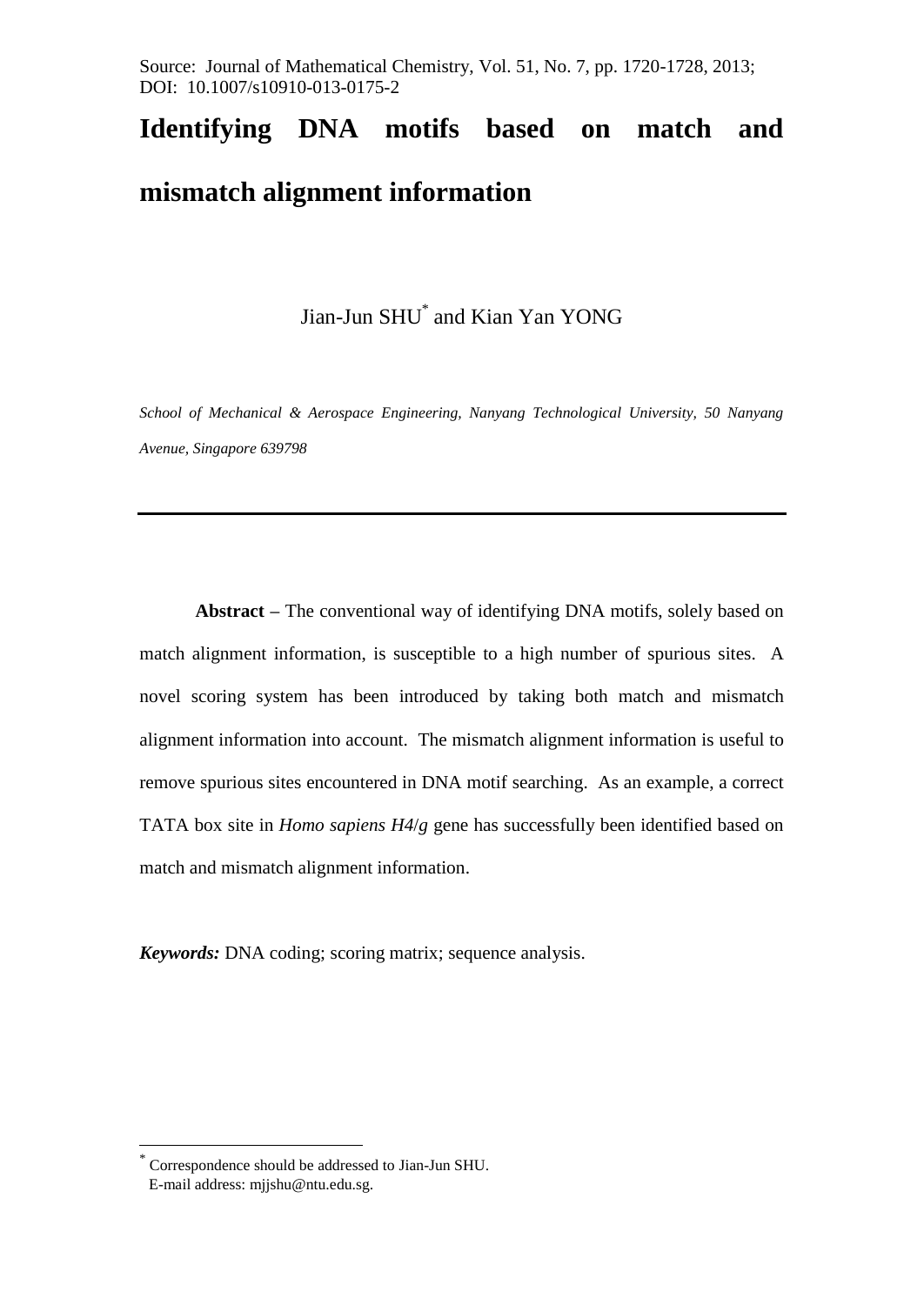### **I. INTRODUCTION**

The identification of DNA binding sites for transcription factors (motifs) is important for a complete understanding of co-regulation of gene expression, but still remains to be quite challenging to achieve. Two approaches dominate motif-finding algorithms [1]: (1) the word-based way [2-4] that relies on exhaustive enumeration or counting frequencies and (2) the probabilistic way [5-7] that relies on optimizing a scalar-based scoring matrix [8, 9], which is visualized conveniently by a sequence logo [10]. However, both ways suffer from the problem of producing a high number of spurious sites, due to the sole consideration of match alignment information.

In this paper, a novel scoring system is introduced by incorporating the vectorbased representation of DNA sequences into the scoring matrix. In the vector-based representation of DNA sequences, the four nucleotide bases are placed at an equal distance from each other in a three-dimensional space. This is possible by placing each point on the vertex of a tetrahedron. Any point within the tetrahedron represents the different combinations of each nucleotide base type. Therefore the weight distribution for each position can be replaced as a point in the tetrahedron in space using the three-dimensional coordinates. This point is unique for the different weight distributions of DNA four nucleotide bases. The advantage of this approach is twofold: First, the number of indices used for representing the weight distribution at each position can be reduced from four to three in terms of the three-dimensional coordinates; Second, the use of mathematical operators, namely the dot and cross products, can be adopted to describe the weight distribution in the three-dimensional coordinates and served as the basis of measuring the quantity of match and mismatch alignment information for each position. A case study shows that, by using mismatch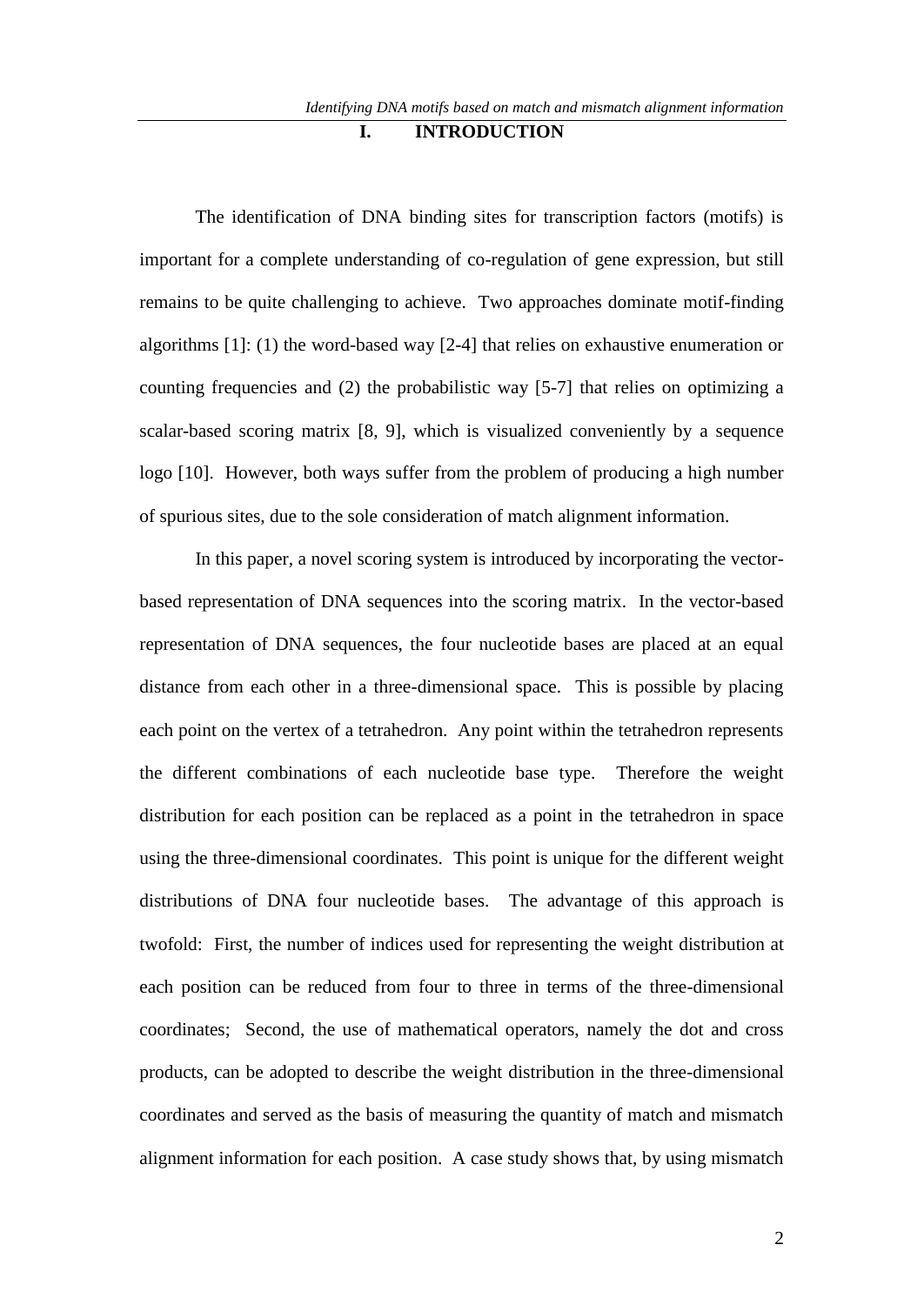alignment information, a correct TATA box site in *Homo sapiens H4*/*g* gene has successfully been identified.

#### **II. METHODS**

#### **A. Scalar-based representation of DNA nucleotide base code**

In scalar-based scoring scheme, each DNA four nucleotide base (A, T, G and C) was represented by a set of numbers, such as  $1, 2, 3$  and  $4$ . The problem with this representation is that of unequal weightage assigned to each nucleotide base [11]. In order to assign the same weightage for each nucleotide base, a binary encoding scheme was proposed [12]. However, the binary encoding scheme is unable to accommodate the DNA four nucleotides fully. The complex, quaternion and hypercomplex numeral systems have been introduced into the encoding schemes by taking advantage of utilizing imaginary domain [13, 14].

#### **B. Vector-based representation of DNA nucleotide base code**

In vector-based scoring scheme, the coordinate system that is selected for vector-based representation is shown in Figure 1: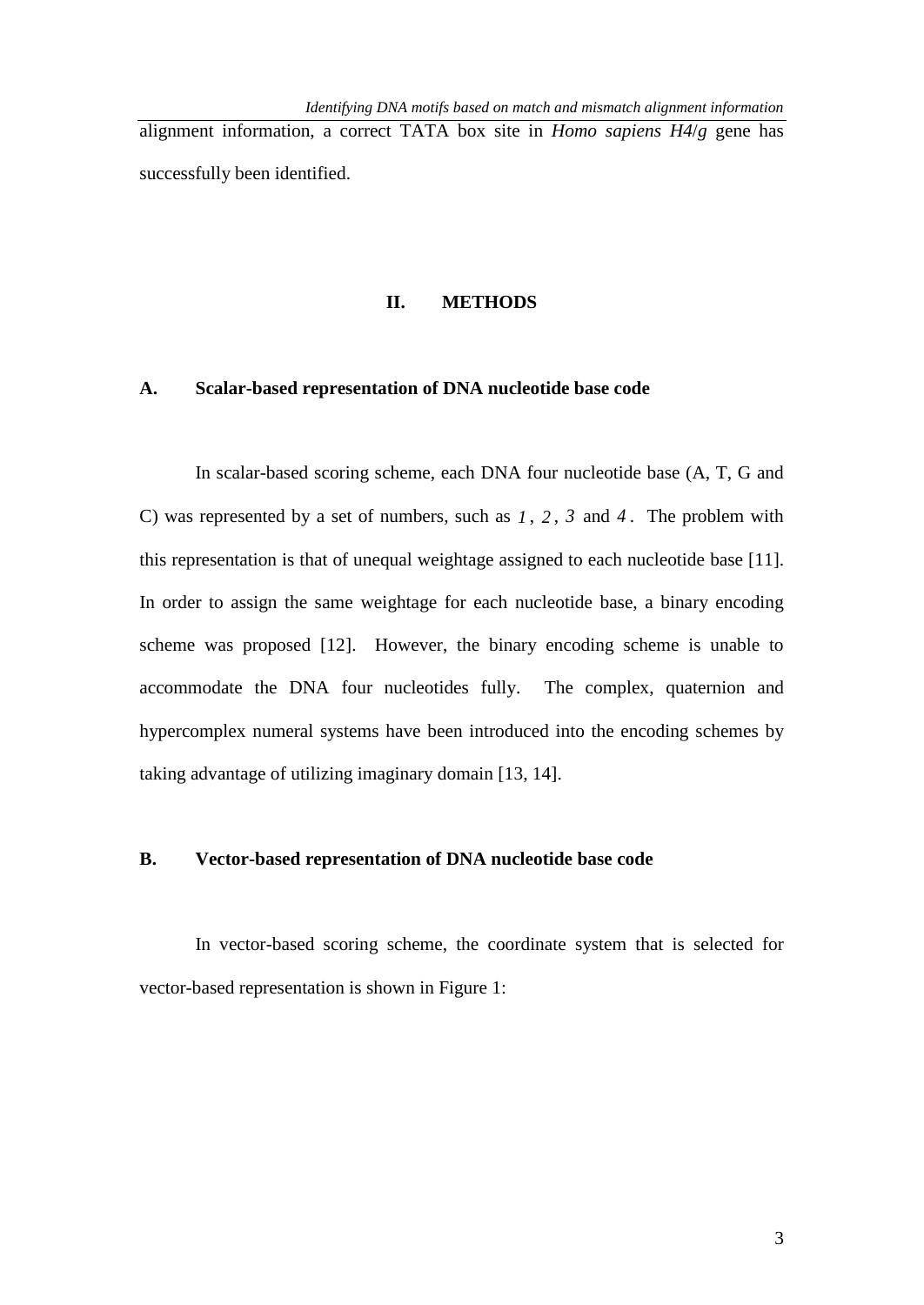

Figure 1: A tetrahedron with assigned nucleotide bases in  $x$ ,  $y$  and  $z$ -axes

The DNA four nucleotide bases are represented by the vertices A, T, G and C with O being the origin, which is selected inside the tetrahedron such that its distance from each of the vertices is equal to unity,  $OA = OT = OG = OC = 1$ . It is well known that the center of gravity for a regular tetrahedron is three-quarter height below the highest point of the tetrahedron. This point is placed at the origin and the vertical height OA is taken to be one unit, as shown in Figure 2. Therefore the remaining vertical distance OP is one-third unit. From there, angle POC can be found by taking an inverse tangent that works out to be  $70.5^{\circ}$ .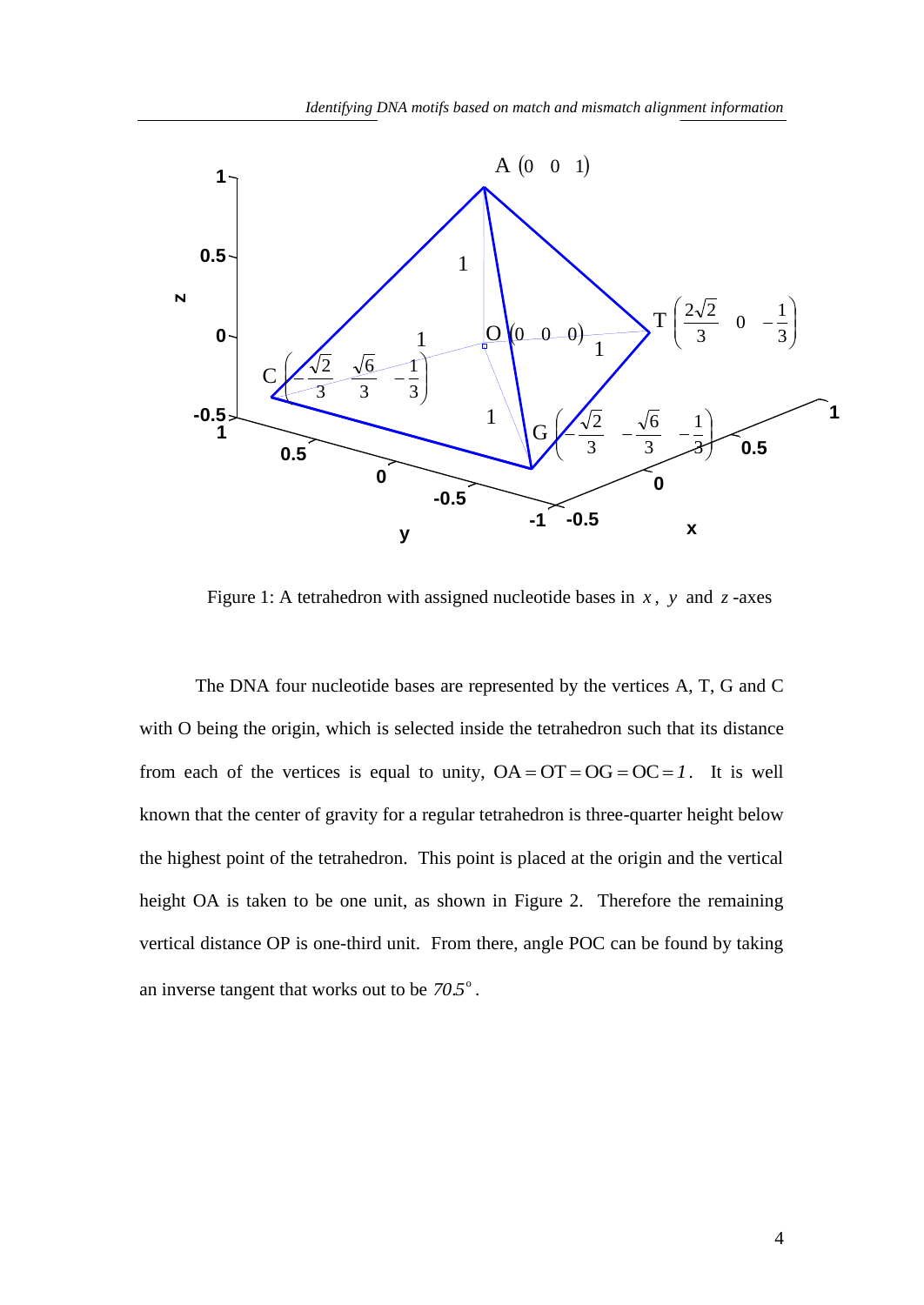

Figure 2: The tetrahedron

Using this information, the angle AOC is found to be  $109.5^\circ$ . By some mathematical manipulation, the distance between any two nucleotide bases is the same and found to be *1.633* . This ensures an equal assignment of weightage for DNA four nucleotide bases. By this assignment, the distance between two points is range from  $\theta$  for a perfect match to  $1.633$  for a complete mismatch.

#### **C. Vector-based representation of DNA motif**

The conventional scalar-based scoring matrix [8, 9] can be converted to a vector-based scoring matrix as the following: For the given weightage of  $p_b \in [0,1]$ of the nucleotide base type  $b \in \{A, T, G, C\}$ , the vector-based scoring matrix is represented by a point at the coordinates  $(x, y, z)$ 

$$
x = \sqrt{(p_{A}A_{x})^{2} + (p_{C}C_{x})^{2} + (p_{G}G_{x})^{2} + (p_{T}T_{x})^{2}}
$$
(1a)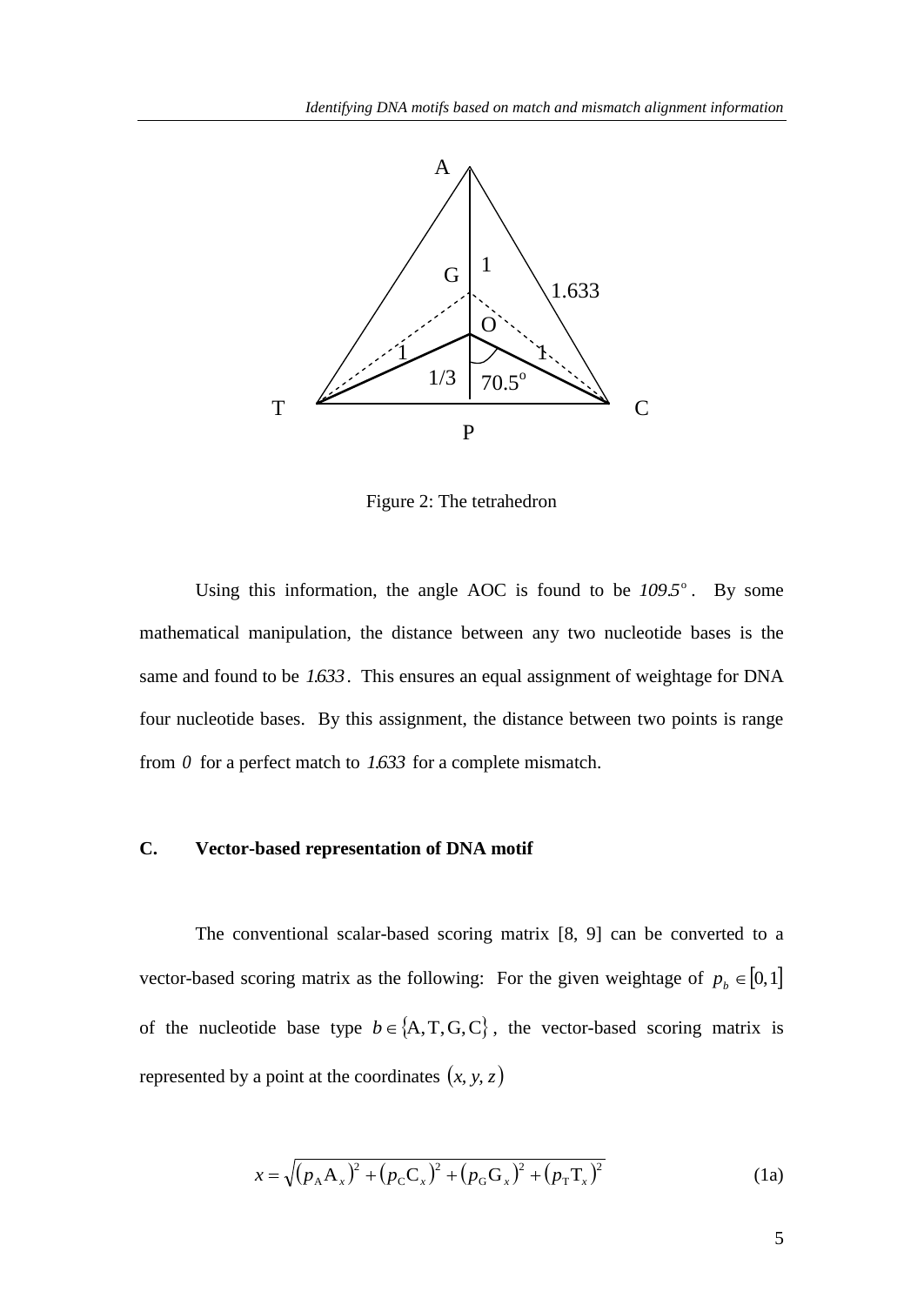*Identifying DNA motifs based on match and mismatch alignment information*

$$
y = \sqrt{(p_A A_y)^2 + (p_C C_y)^2 + (p_G G_y)^2 + (p_T T_y)^2}
$$
 (1b)

$$
z = \sqrt{(p_{A}A_{z})^{2} + (p_{C}C_{z})^{2} + (p_{G}G_{z})^{2} + (p_{T}T_{z})^{2}},
$$
 (1c)

where  $\boldsymbol{b} = (\boldsymbol{b}_x, \boldsymbol{b}_y, \boldsymbol{b}_z)$  $\rightarrow$ denotes the  $x$ ,  $y$  and  $z$  -coordinates of the nucleotide base type  $b \in \{A, T, G, C\}$  respectively.

#### **D. Scalar-based scoring – Match alignment information**

The distance between two points in the vector-based scoring matrix represents the degree of the similarity between them. The nearer are two points, the better is the match. This can be computed by using the dot product. For the given coordinates  $(x_n^s, y_n^s, z_n^s)$ *n s n s*  $(x_n^s, y_n^s, z_n^s)$  of a DNA substring and  $(x_n^m, y_n^m, z_n^m)$ *n m n m*  $\left(x_n^m, y_n^m, z_n^m\right)$  of a motif at position *n* of the same length  $N$ , the match alignment information is the value of the dot product of their coordinates as follows:

Score of match alignment information = 
$$
\left| \sum_{n=1}^{N} \left[ (x_n^s, y_n^s, z_n^s) \bullet (x_n^m, y_n^m, z_n^m) \right] \right|.
$$
 (2)

The resultant dot product gives a scalar. The larger the number, the greater the similarity between the DNA substring and the motif.

#### **E. Vector-based scoring – Mismatch alignment information**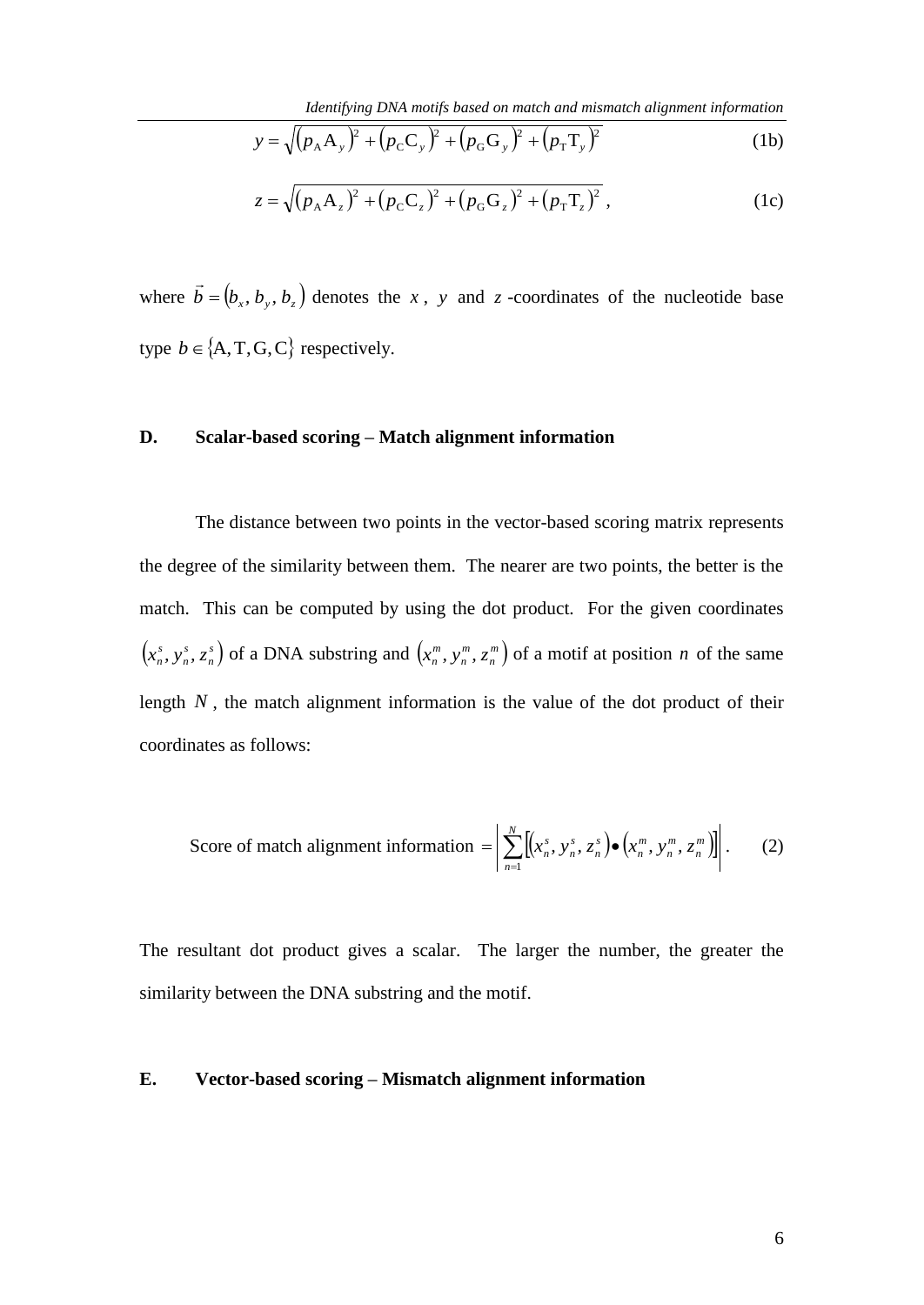In this paper, a novel approach is proposed to analyze the types of mismatches based on mismatch alignment information. It can be used to decide whether one site has a greater chance of containing motifs over the others although they may have the same match alignment information. In normal double-stranded DNA, two-ring purine bases A and G are bigger in size as compared with one-ring pyrimidine bases T and C. One bigger two-ring nucleotide base pairs up with one smaller one-ring nucleotide base in a manner of A to T and G to C. DNA mismatches can generally be classified into three types: transitional, complementary and transversal mismatches.

- (1) Transition (transitional mismatch) occurs when one nucleotide base is replaced by another of the same size, *i.e.*, interchange between two-ring purine bases (A  $\leftrightarrow$  G) or between one-ring pyrimidine bases (T  $\leftrightarrow$  C). Because the replacement involves nucleotide bases of the same size, transitional mismatch is less likely to result in amino acid substitutions due to wobble, and is therefore more likely to persist as silent substitution in populations as single nucleotide polymorphisms. Hence, transitional mismatch is considered relatively acceptable.
- (2) Complement (complementary mismatch) occurs when one nucleotide base is replaced by its complementary nucleotide base of a different size, *i.e.*, interchange between complementary nucleotide bases  $(A \leftrightarrow T)$  or  $(G \leftrightarrow C)$ .
- (3) Transversion (transversal mismatch) occurs when one nucleotide base is replaced by its non-complementary nucleotide base of a different size, *i.e.*, interchange between non-complementary nucleotide bases (A  $\leftrightarrow$  C) or (T  $\leftrightarrow$ G). Among three types of mismatches, transversal mismatch is considered the most significant. An alignment with a high number of transversal mismatches generally does not contain any motif.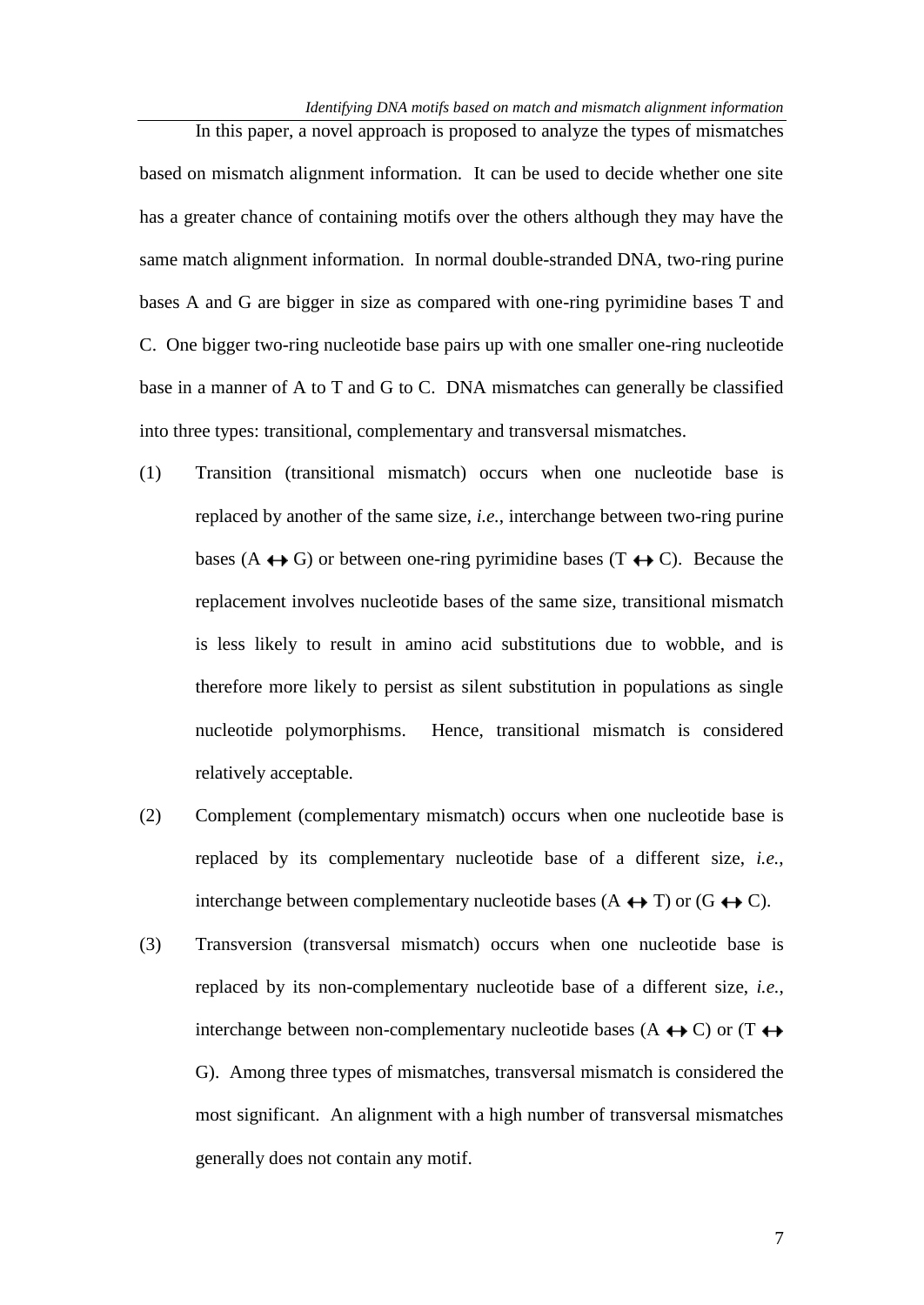For the given coordinates  $(x_n^s, y_n^s, z_n^s)$ *n s n s*  $(x_n^s, y_n^s, z_n^s)$  of a DNA substring and  $(x_n^m, y_n^m, z_n^m)$ *n m n m*  $\left(x_n^m, y_n^m, z_n^m\right)$  of a motif at position  $n$  of the same length  $N$ , the mismatch alignment information is calculated by taking the cross product of their coordinates as follows:

Score of mismatch alignment information 
$$
= \left\| \sum_{n=1}^{N} \left[ \left( x_n^s, y_n^s, z_n^s \right) \times \left( x_n^m, y_n^m, z_n^m \right) \right] \right\|. \quad (3)
$$

The resultant cross product gives a vector whose three components contain the following information:

Score of transitional mismatch alignment information

$$
= \left| \sum_{n=1}^{N} \left[ \left( x_n^s, y_n^s, z_n^s \right) \times \left( x_n^m, y_n^m, z_n^m \right) \right] \bullet \left( \vec{A} \times \vec{G} + \vec{C} \times \vec{T} \right) \right| ; \tag{4a}
$$

Score of complementary mismatch alignment information

$$
= \left| \sum_{n=1}^{N} \left[ \left( x_n^s, y_n^s, z_n^s \right) \times \left( x_n^m, y_n^m, z_n^m \right) \right] \bullet \left( \vec{A} \times \vec{T} + \vec{G} \times \vec{C} \right) \right| ; \tag{4b}
$$

Score of transversal mismatch alignment information

$$
= \left| \sum_{n=1}^{N} \left[ \left( x_n^s, y_n^s, z_n^s \right) \times \left( x_n^m, y_n^m, z_n^m \right) \right] \bullet \left( \vec{A} \times \vec{C} + \vec{T} \times \vec{G} \right) \right|.
$$
 (4c)

Here the respective mismatch vectors are shown in Table 1.

|  |  | Table 1: Mismatch vectors |  |
|--|--|---------------------------|--|
|--|--|---------------------------|--|

| <b>Type</b> | Pair | <b>Coordinates</b>         |  |  |  |
|-------------|------|----------------------------|--|--|--|
|             |      | $\boldsymbol{\mathcal{N}}$ |  |  |  |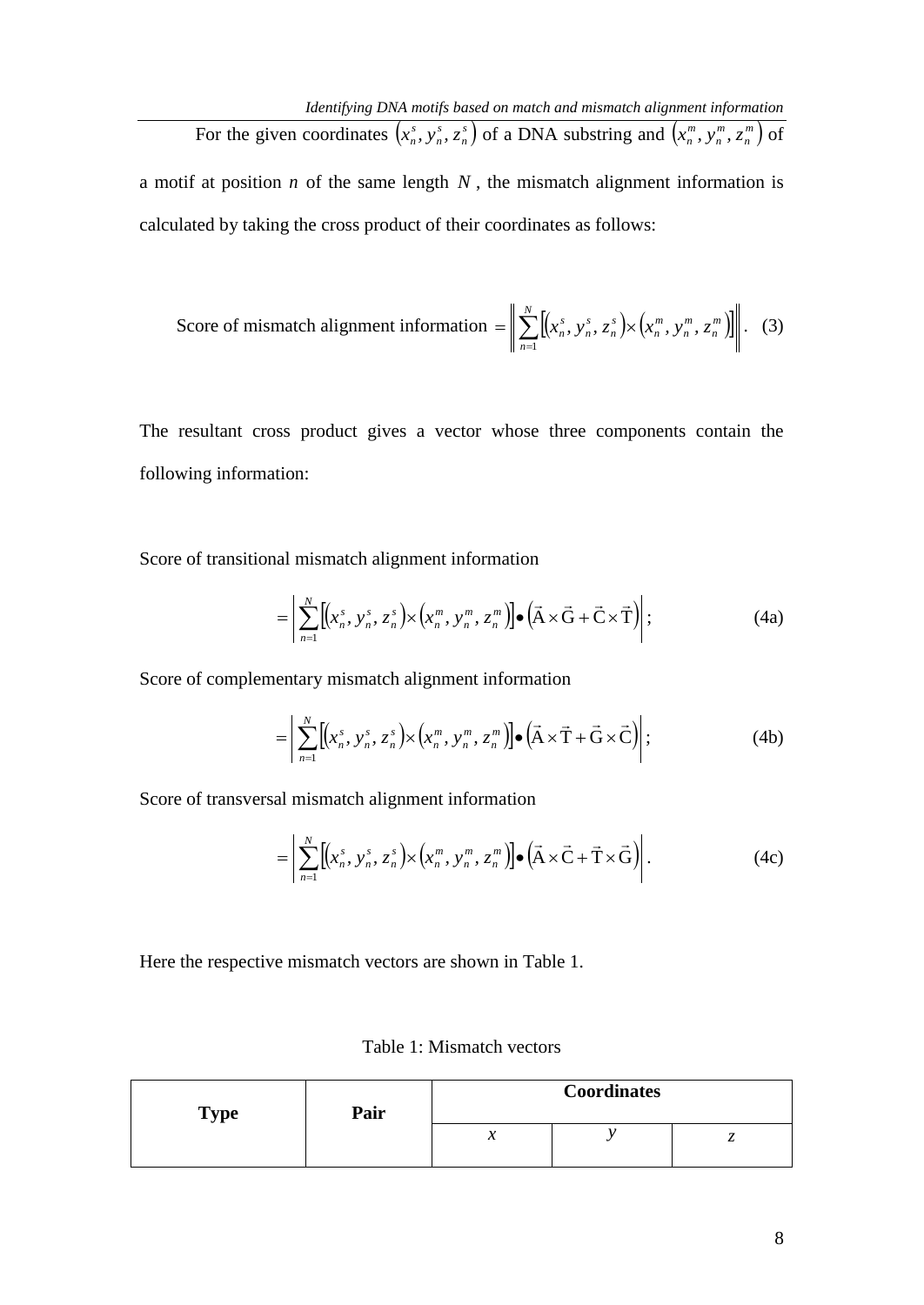| <b>Transition</b>   | $\vec{A} \times \vec{G}$   | $\frac{\sqrt{6}}{3}$  | $\frac{\sqrt{2}}{3}$                    | $\theta$                                |
|---------------------|----------------------------|-----------------------|-----------------------------------------|-----------------------------------------|
|                     | $\vec{C}\!\times\!\vec{T}$ | $\frac{\sqrt{6}}{9}$  | $\sqrt{2}$<br>$\overline{\overline{3}}$ | $4\sqrt{3}$<br>9                        |
| <b>Complement</b>   | $\vec{A}\!\times\!\vec{T}$ | $\theta$              | $\frac{2\sqrt{2}}{3}$                   | $\theta$                                |
|                     | $\vec{G}\!\times\!\vec{C}$ | $\frac{2\sqrt{6}}{9}$ | $\theta$                                | $\frac{4\sqrt{3}}{2}$<br>$\overline{9}$ |
| <b>Transversion</b> | $\vec{A}\!\times\!\vec{C}$ | $\frac{\sqrt{6}}{3}$  | $\sqrt{2}$<br>$\overline{3}$            | $\theta$                                |
|                     | $\vec{T}\!\times\!\vec{G}$ | $\frac{\sqrt{6}}{9}$  | $\frac{\sqrt{2}}{3}$                    | $\frac{4\sqrt{3}}{2}$<br>$\overline{g}$ |

*Identifying DNA motifs based on match and mismatch alignment information*

#### **III. RESULTS AND DISCUSSION**

#### **1. Case study of TATA box in** *Homo sapiens H4***/***g* **gene**

A TATA box is a segment of DNA sequence found in the promoter region of most genes in eukaryotes. It is involved in the process of transcription by RNA polymerase, acting as the binding site of either transcription factor or histone [15]. Histone acts as a spool around which DNA winds and there are five major families, namely H1, H2A, H2B, H3 and H4. H1 is known as the linker histone, while H2A, H2B, H3 and H4 are known as the core histones. They are involved in the different stages of DNA packing. In this case study, it is interesting to identify TATA box in *Homo sapiens H4*/*g* gene [16]. The *H4*/*g* gene is responsible for producing H4 histone. By identifying the TATA box, it is possible to study the regulation of H4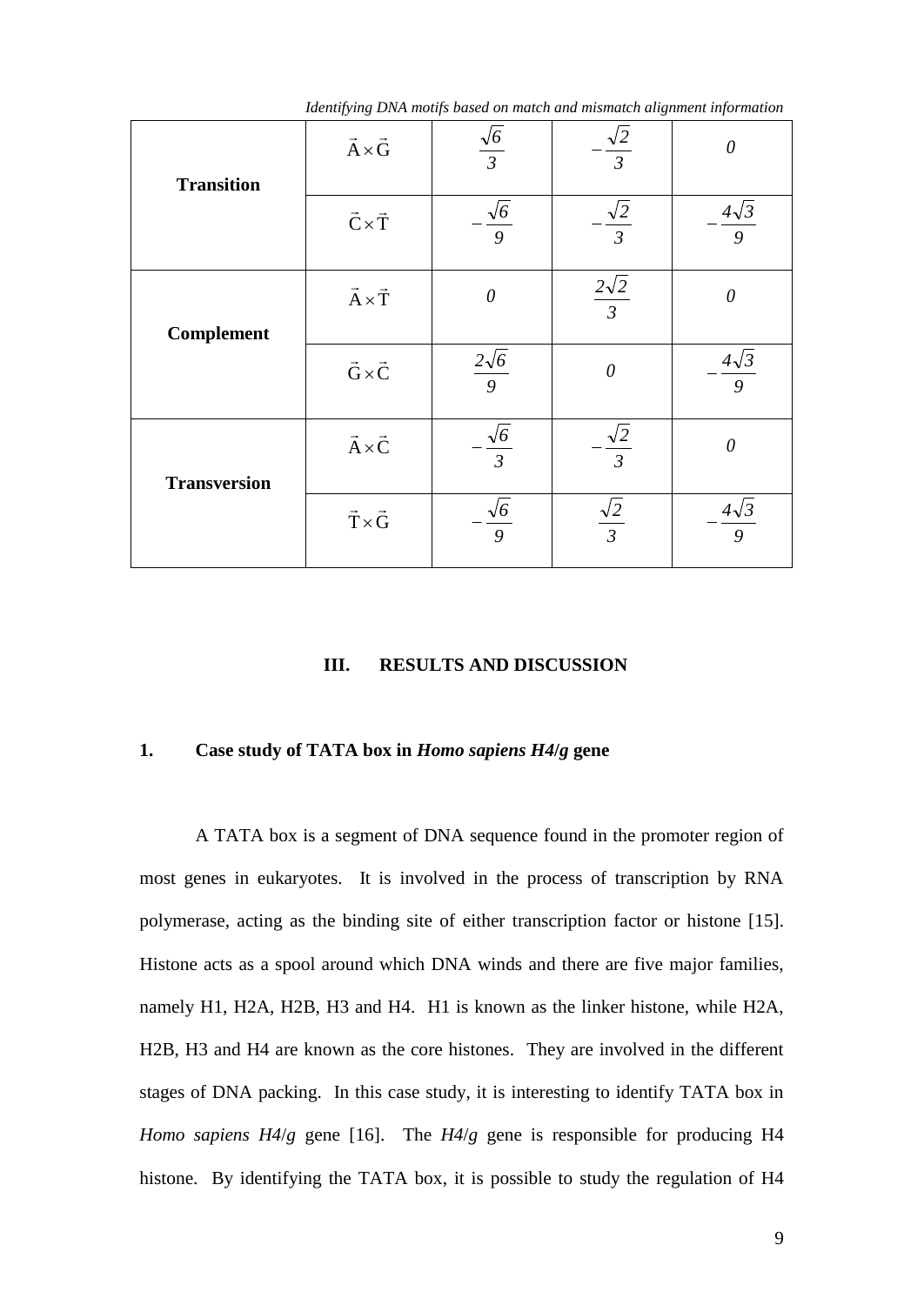histone production during DNA packing. As an example, a TATA box vector-based scoring matrix generated from RNA polymerase II promoter regions [17], as shown in the upper part of Table 2, is used to identify the possible sites containing the motif within  $H4/g$  gene. The corresponding weightage  $p_b \in [0,1]$  of the nucleotide base type  $b \in \{A, T, G, C\}$  and vector-based scoring matrix in terms of coordinates  $(x, y, z)$ in equation (1) are shown in the middle and lower parts of Table 2, respectively. The vector-based scoring matrix is aligned with *H4*/*g* gene sequence base by base until the last nucleotide base. For each alignment, the match alignment information is calculated by using equation (2) and plotted in Figure 3.

|               | $-2$           | $-1$             | $\boldsymbol{0}$ | $\mathbf{1}$     | $\overline{2}$   | $\overline{\mathbf{3}}$ | $\overline{\mathbf{4}}$ | 5         |
|---------------|----------------|------------------|------------------|------------------|------------------|-------------------------|-------------------------|-----------|
| $\mathbf{A}$  | 16             | 352              | 3                | 354              | 268              | 360                     | 222                     | 155       |
| T             | 309            | 35               | 374              | 30               | 121              | 6                       | 121                     | 33        |
| G             | 18             | $\overline{2}$   | $\overline{2}$   | 5                | $\boldsymbol{0}$ | 20                      | 44                      | 157       |
| $\mathbf C$   | 46             | $\boldsymbol{0}$ | 10               | $\boldsymbol{0}$ | $\boldsymbol{0}$ | 3                       | $\overline{2}$          | 44        |
| $p_A$         | 0.0411         | 0.9049           | 0.0077           | 0.91             | 0.6889           | 0.9254                  | 0.5707                  | 0.3985    |
| $p_T$         | 0.7943         | 0.09             | 0.9614           | 0.0771           | 0.3111           | 0.0154                  | 0.3111                  | 0.0848    |
| $p_{G}$       | 0.0463         | 0.0051           | 0.0051           | 0.0129           | $\boldsymbol{0}$ | 0.0514                  | 0.1131                  | 0.4036    |
| $p_c$         | 0.1183         | $\boldsymbol{0}$ | 0.0257           | $\boldsymbol{0}$ | $\boldsymbol{0}$ | 0.0077                  | 0.0051                  | 0.1131    |
| $\mathcal{X}$ | 0.9428         | $\overline{0}$   | 0.9428           | $\overline{0}$   | 0.4714           | $\overline{0}$          | 0.4714                  | $-0.2357$ |
| $\mathcal{Y}$ | $\overline{0}$ | $\overline{0}$   | $\overline{0}$   | $\overline{0}$   | $\boldsymbol{0}$ | $\boldsymbol{0}$        | $\overline{0}$          | $-0.4082$ |
| $\mathcal{Z}$ | $-0.3333$      | $\mathbf{1}$     | $-0.3333$        | $\mathbf{1}$     | 0.3333           | $\mathbf{1}$            | 0.3333                  | 0.3333    |

Table 2: TATA box vector-based scoring matrix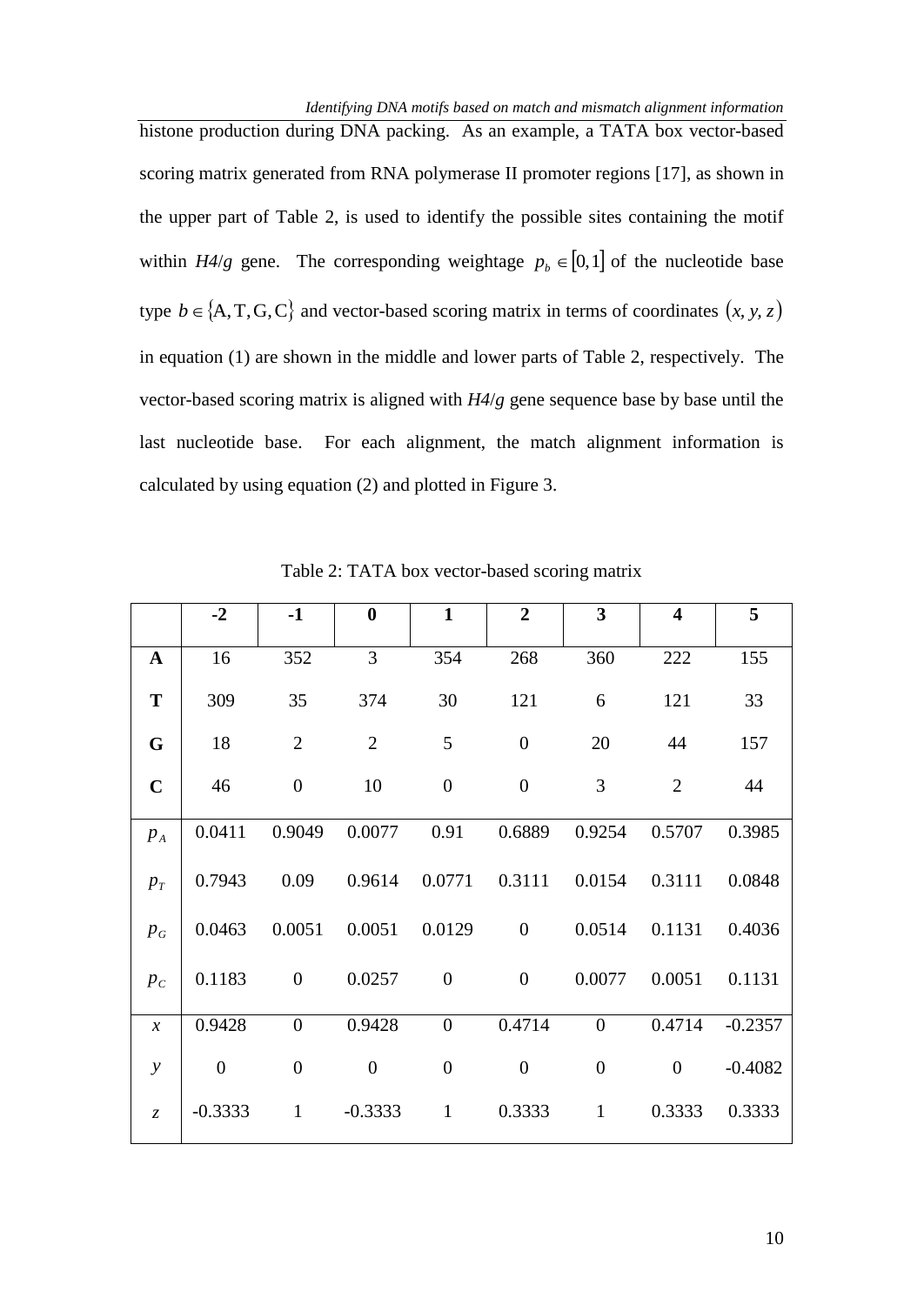

*Identifying DNA motifs based on match and mismatch alignment information*

Figure 3: Match alignment information of *Homo sapiens H4*/*g* gene

#### **2 Results and discussion**

The plot composed of peaks and troughs. Each peak represents a local high similarity between the TATA box vector-based scoring matrix and the regions within *H4*/*g* gene, and *vice versa* for troughs. There are two highly possible sites (positions *185* and *381* ) at which the TATA box could be situated. However, it is not clear which is the real TATA box based on the match alignment information alone, since both have the same score. In order to distinguish these two sites, the mismatch alignment information should be used.

The mismatch alignment information as discussed is classified into three categories: transition, complement and transversion. Among these three types of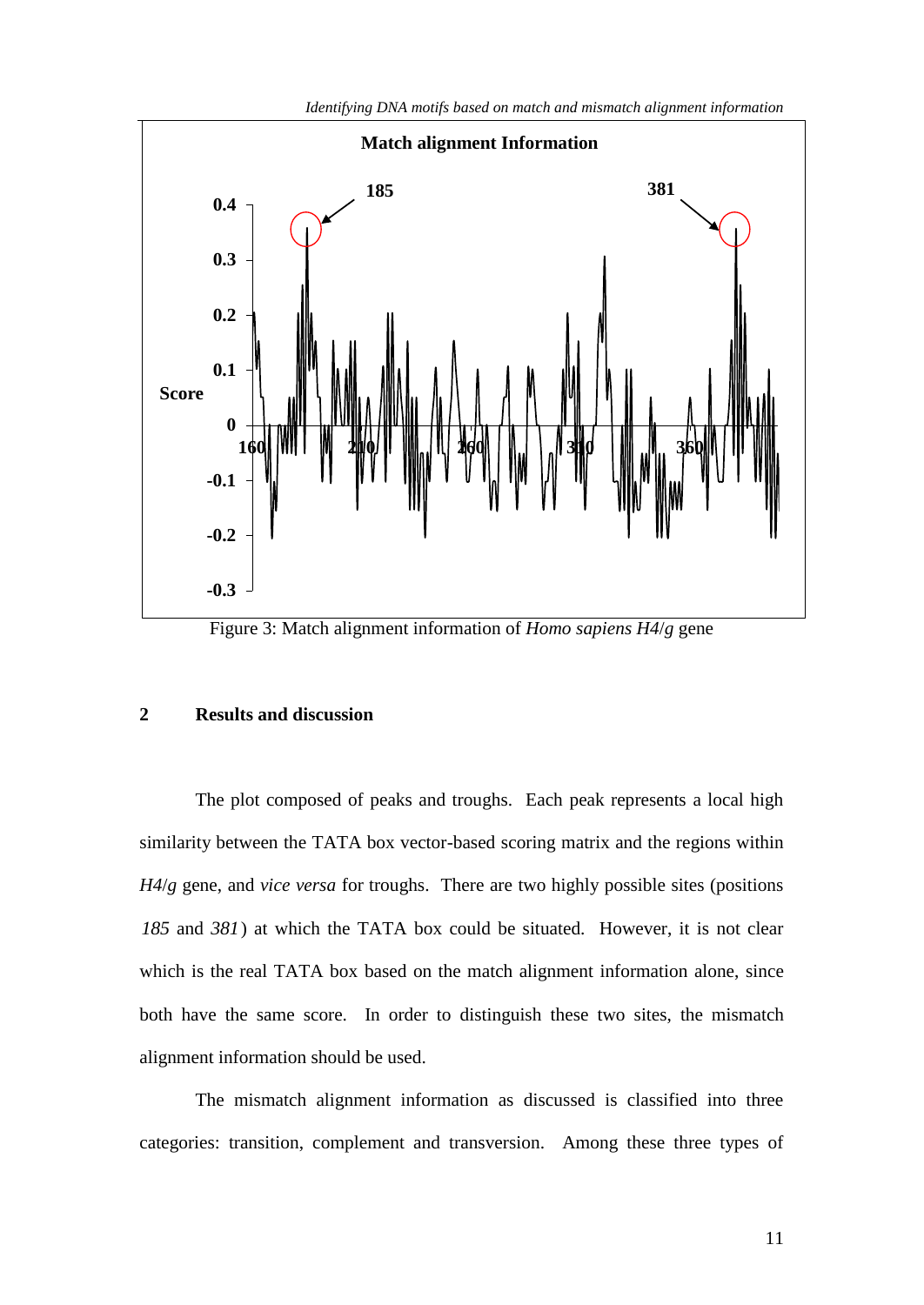*Identifying DNA motifs based on match and mismatch alignment information*

mismatches, the transitional mismatch is considered the most acceptable. If the nucleotide base type A is replaced by G or *vice versa*, it is deemed to have less effect on the process of transcription [18]. This is because both nucleotide base types have the same size. However, if the different size nucleotide base type C replaces the nucleotide base type A in transversal mismatch, the degree of mismatch is greater than that of transitional one [18], because of having a significant effect on the transcription process. Standing in between is the complementary mismatch, although the nucleotide bases A and T may have a different size, they are complement as they bind to each other in a DNA chain. Given these three classes of mismatch alignment information, the most acceptable is the transitional mismatch. This is followed by the complementary mismatch and the least acceptable transversal mismatch.

By using equations (3) and (4), a comparison of the transitional mismatch alignment information shows that the scores are the same for both positions. It is still not possible to differentiate the dissimilarity between these two sites. Hence the complementary mismatch alignment information should be considered. Figure 4 shows that position *185* has the higher complementary mismatch alignment information as compared with position *381* . This implies that the nucleotide base A is replaced by the nucleotide base T, as well as G by C more often at position *185* . Hence the relatively-acceptable mismatch, the complementary mismatch, occurs at position *185* . Since the TATA box consists of a string of A and T bases, the complementary mismatch between A and T is unlikely to affect the function of the TATA box as a signal for transcription process. Therefore by using the complementary mismatch alignment information, position *185* is more likely to be the site for the TATA box in *H4*/*g* gene.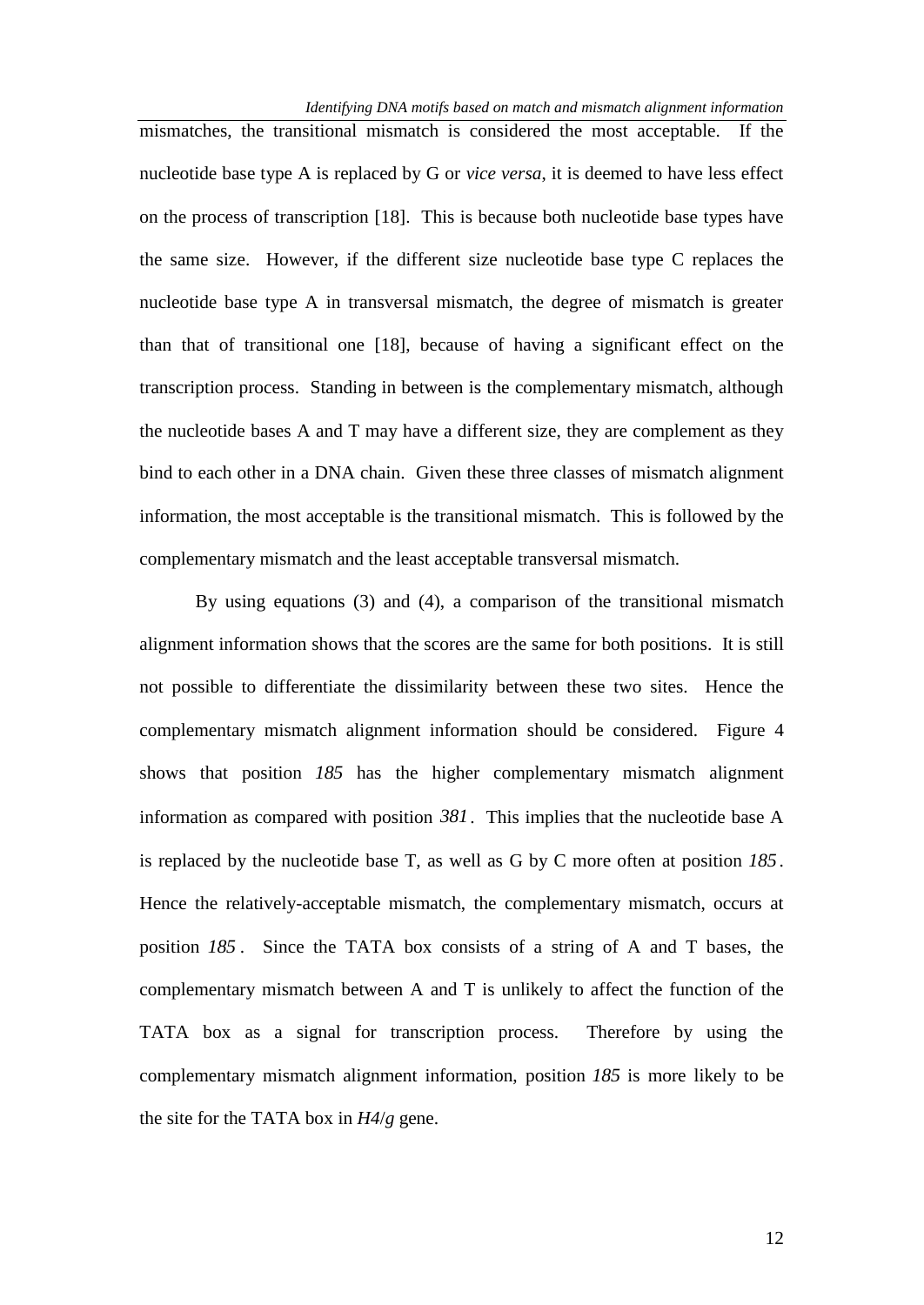

*Identifying DNA motifs based on match and mismatch alignment information*

Figure 4: Complementary mismatch alignment information of *Homo sapiens H4*/*g*

gene

#### **IV. CONCLUSION**

A scalar-based scoring matrix is the useful way of representing an alignment and also used as a scoring means to predict motif sites. However by using the match alignment information alone, there may be a high number of falsely predicted sites, especially for less conserved motifs. In order to remove spurious sites, the mismatch alignment component should be considered. The vector-based scoring matrix can be used to elaborate match and mismatch alignment information; match degree from the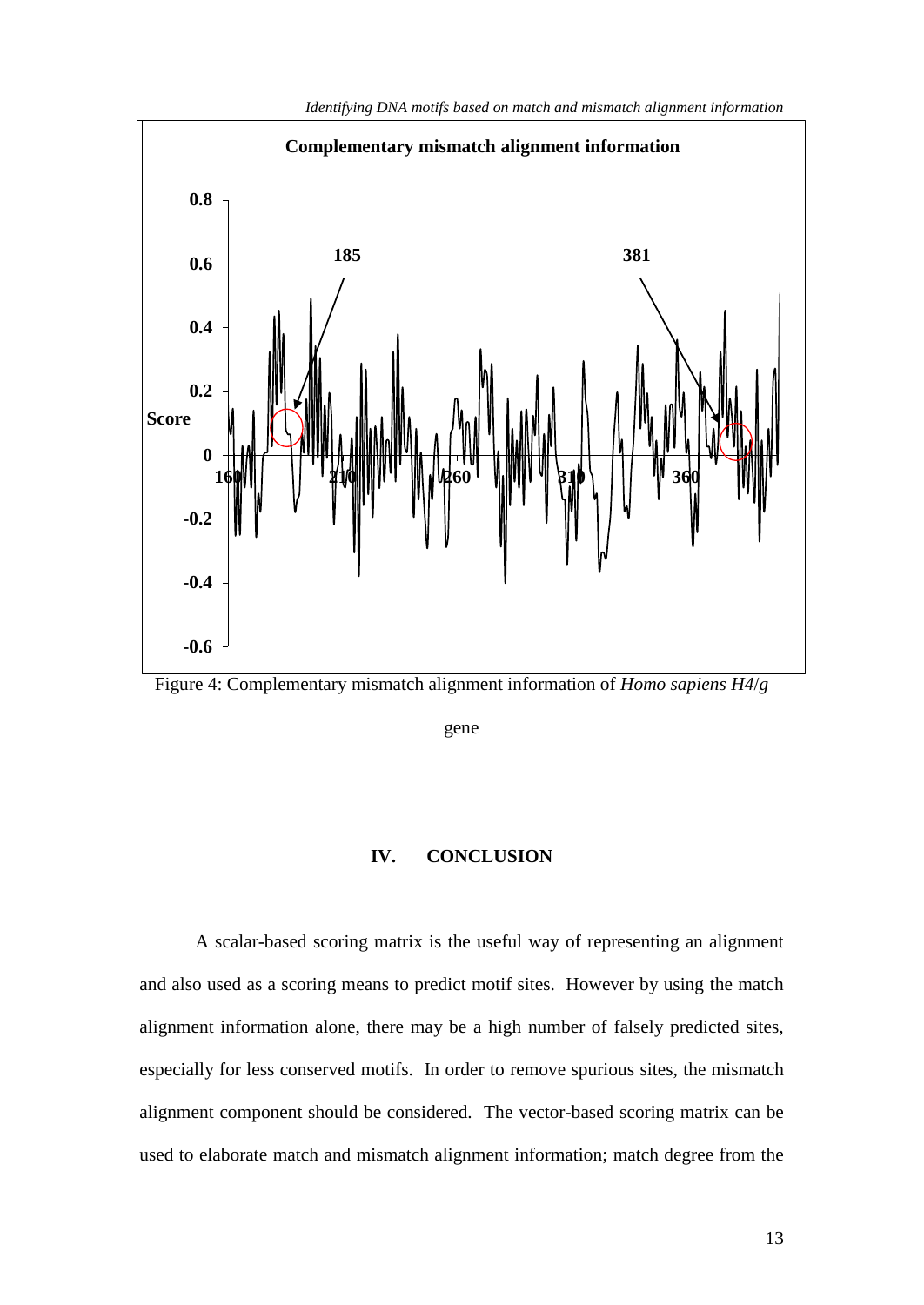dot product and mismatch degree from the cross product. Using the mismatch alignment information, spurious sites can be removed and the efficiency in identifying real motifs can be improved [19].

#### **REFERENCES**

- [1] M.K. Das, H.-K. Dai, A survey of DNA motif finding algorithms. *BMC Bioinformatics*. **8**(7), S21 (2007)
- [2] M. Tompa, An exact method for finding short motifs in sequences, with application to the ribosome binding site problem. *Proceedings of the Seventh International Conference on Intelligent Systems for Molecular Biology*. 262-271 (1999)
- [3] J.-J. Shu, Y. Li, [A statistical fat-tail test of predicting regulatory regions in the](http://www.ntu.edu.sg/home/mjjshu/CBM12.pdf) *Drosophila* [genome.](http://www.ntu.edu.sg/home/mjjshu/CBM12.pdf) *Computers in Biology and Medicine*. **42**(9), 935-941 (2012)
- [4] J.-J. Shu, Y. Li, A statistical thin-tail test of predicting regulatory regions in the *Drosophila* genome. *Theoretical Biology and Medical Modelling*. **10**(11), 1-11 (2013)
- [5] G.Z. Hertz, G.W. Hartzell, G.D. Stormo, Identification of consensus patterns in unaligned DNA-sequences known to be functionally related. *Computer Applications in the Biosciences*. **6**(2), 81-92 (1990)
- [6] C. Yang, E. Bolotin, T. Jiang, F.M. Sladek, E. Martinez, Prevalence of the initiator over the TATA box in human and yeast genes and identification of DNA motifs enriched in human TATA-less core promoters. *Gene*. **389**(1), 52-65 (2007)
- [7] I.V. Kulakovskiy, A.V. Favorov, V.J. Makeev, Motif discovery and motif finding from genome-mapped DNase footprint data. *Bioinformatics*. **25**(18), 2318-2325 (2009)
- [8] I. Ben-Gal, A. Shani, A. Gohr, J. Grau, S. Arviv, A. Shmilovici, S. Posch, I. Grosse, Identification of transcription factor binding sites with variable-order Bayesian networks. *Bioinformatics*. **21**(11), 2657-2666 (2005)
- [9] J.-J. Shu, K.Y. Yong, W.K. Chan, An improved scoring matrix for multiple sequence alignment. *Mathematical Problems in Engineering*. **2012**(490649), 1-9 (2012)